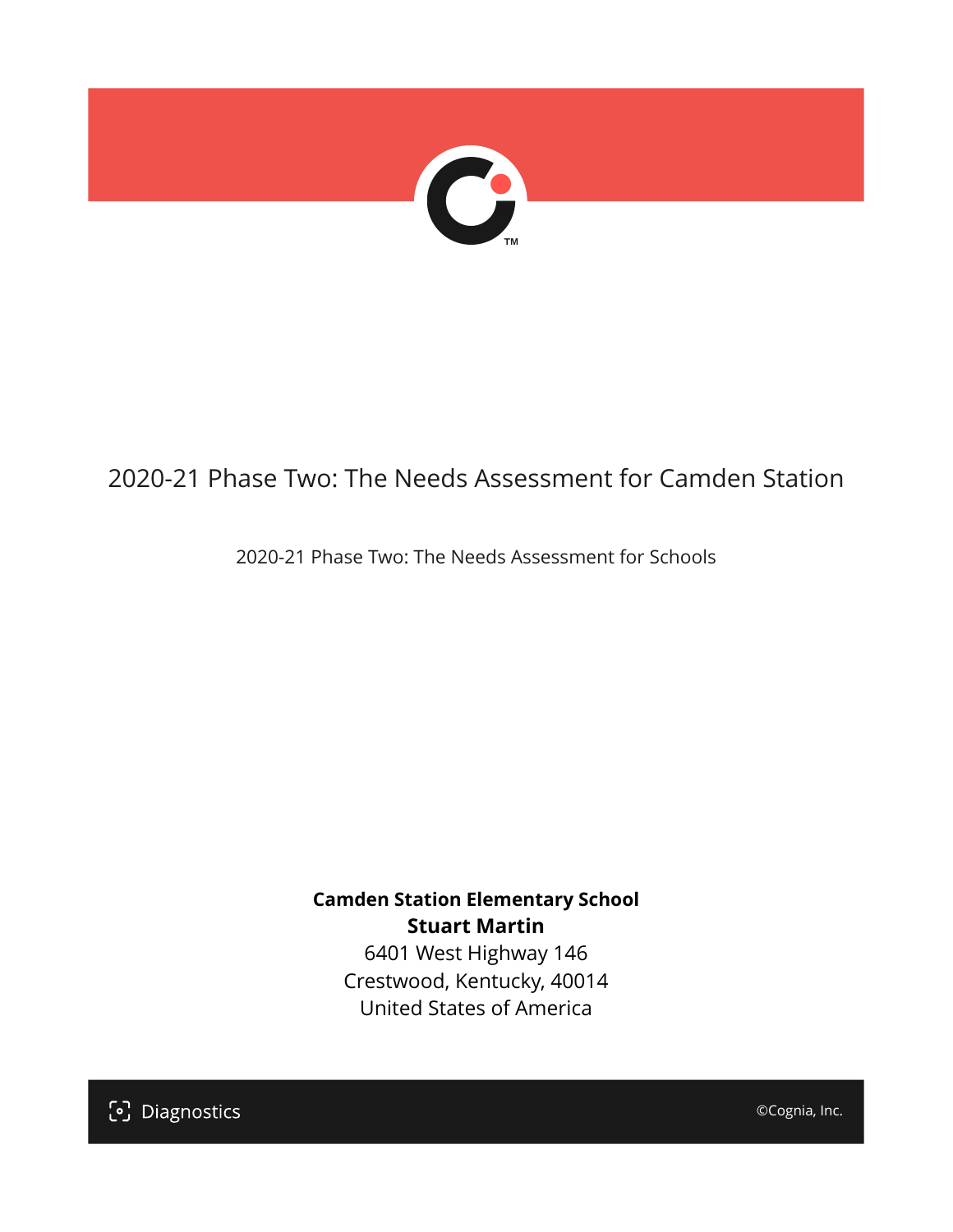Camden Station Elementary School

#### **Table of Contents**

| 2020-21 Phase Two: The Needs Assessment for Schools        |  |
|------------------------------------------------------------|--|
| Understanding Continuous Improvement: The Needs Assessment |  |
| Protocol                                                   |  |
| <b>Current State</b>                                       |  |
| Priorities/Concerns                                        |  |
| Trends                                                     |  |
| Potential Source of Problem                                |  |
| Strengths/Leverages                                        |  |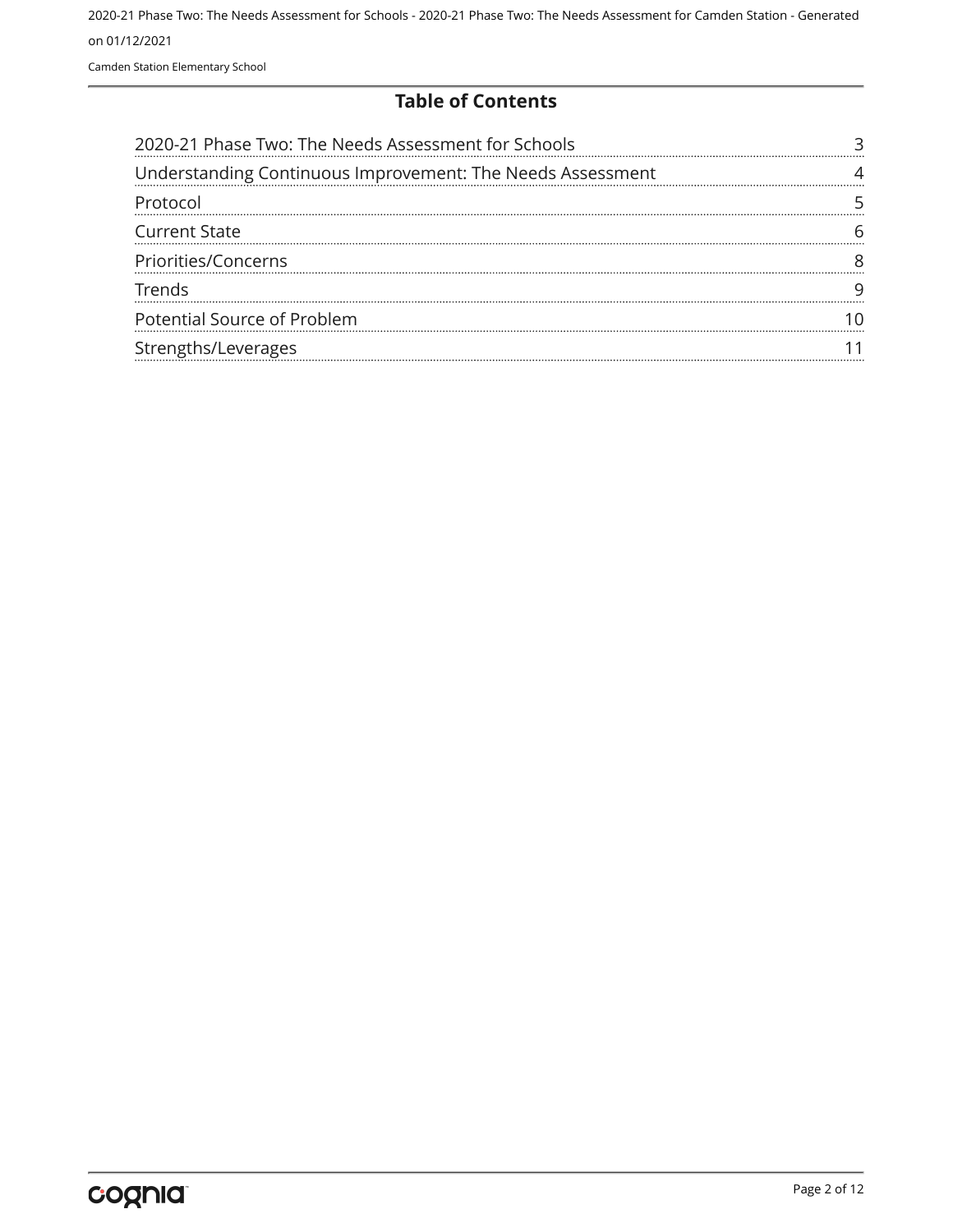Camden Station Elementary School

## <span id="page-2-0"></span>**2020-21 Phase Two: The Needs Assessment for Schools**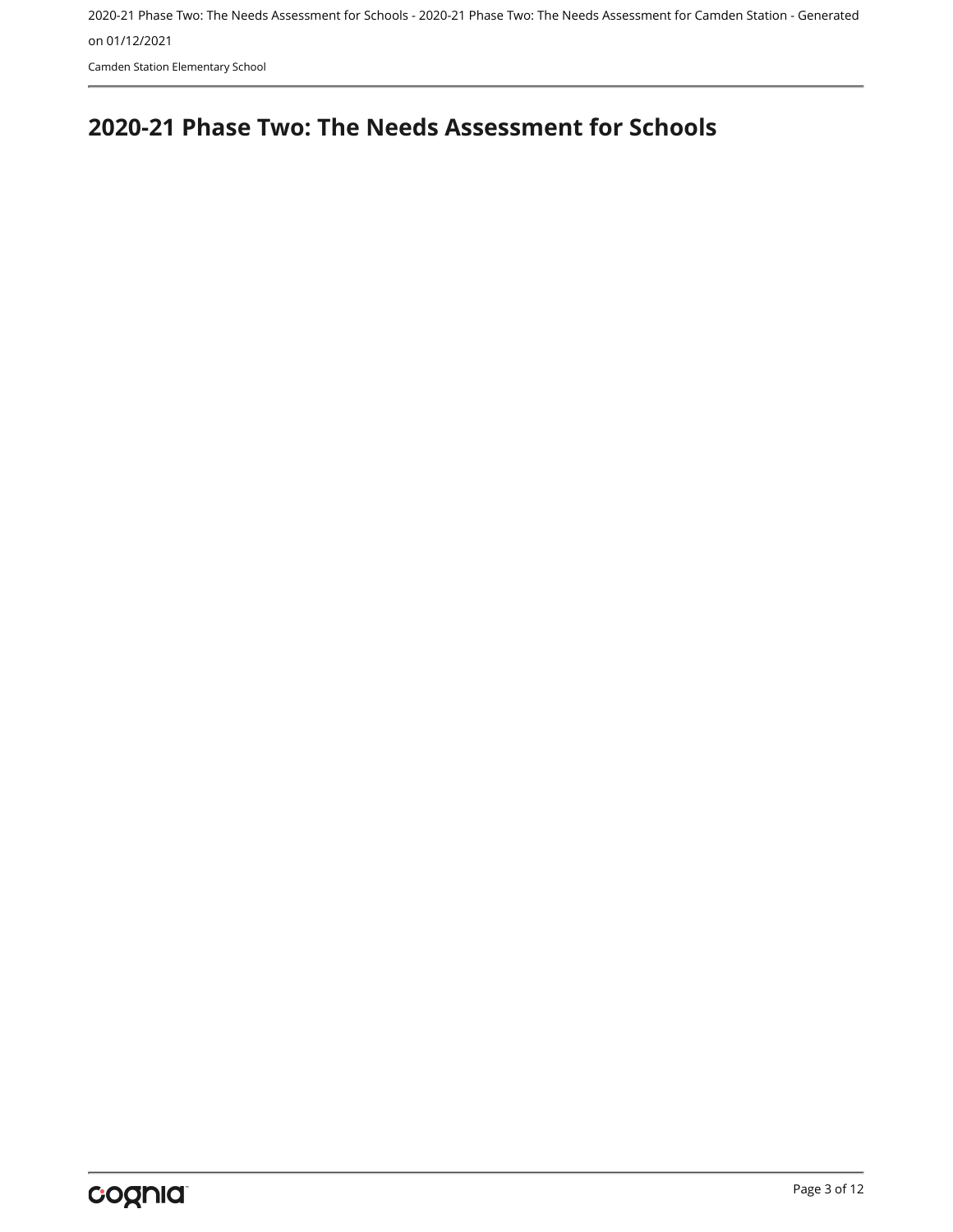Camden Station Elementary School

## <span id="page-3-0"></span>**Understanding Continuous Improvement: The Needs Assessment**

In its most basic form, continuous improvement is about understanding the **current state** and formulating a plan to move to the **desired state**. The comprehensive needs assessment is a culmination of an extensive review of multiple sources of data collected over a period of time (e.g. 2-3 years). It is to be conducted annually as an essential part of the continuous improvement process and precedes the development of strategic goals (i.e. desired state).

The needs assessment requires synthesis and analysis of multiple sources of data and should reach conclusions about the **current state** of the school, as well as the processes, practices and conditions that contributed to that state.

The needs assessment provides the framework for **all** schools to clearly and honestly identify their most critical areas for improvement that will be addressed later in the planning process through the development of goals, objectives, strategies and activities. 703 KAR 2:225 requires, as part of continuous improvement planning for schools, each school complete the needs assessment between October 1 and November 1 of each year and include: (1) a description of the data reviewed and the process used to develop the needs assessment; (2) a review of the previous plan and its implementation to inform development of the new plan; and, (3) perception data gathered from the administration of a valid and reliable measure of teaching and learning conditions. Further, as required by Section 1114 of the Every Student Succeeds Act (ESSA), Title I schools implementing a schoolwide program must base their Title I program on a comprehensive needs assessment.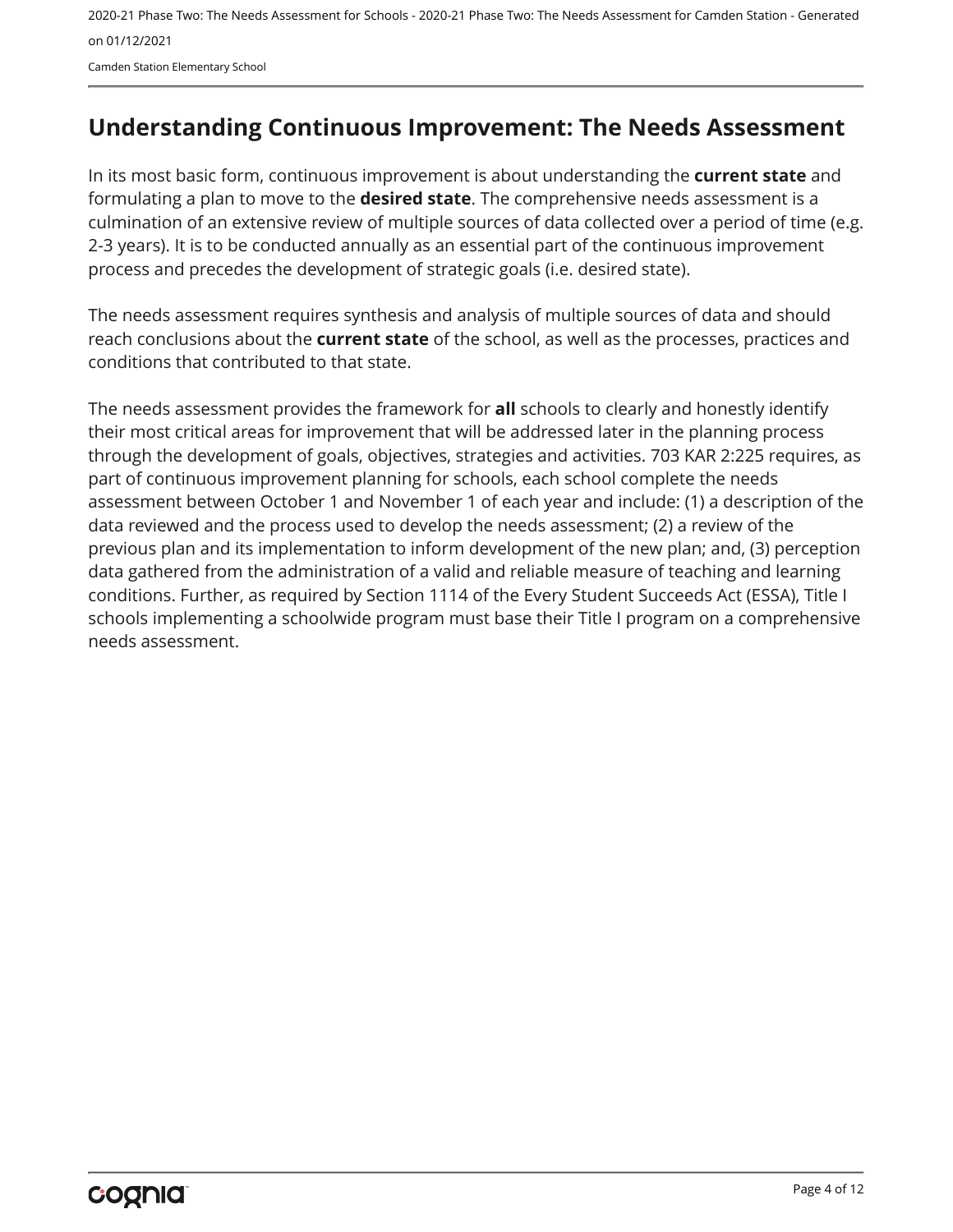## <span id="page-4-0"></span>**Protocol**

. Clearly detail the process used for reviewing, analyzing and applying data results. Include names of school councils, leadership teams and stakeholder groups involved. How frequently does this planning team meet and how are these meetings documented?

The data was analyzed by the Building Leadership team, CSIP Team (Team Leaders), grade level teams, SBDM council and the PTO. These stakeholders shared the data with the people they represent, and then provided analysis to the Building Leadership team. The Building Leadership team then incorporated the analysis into a more comprehensive response.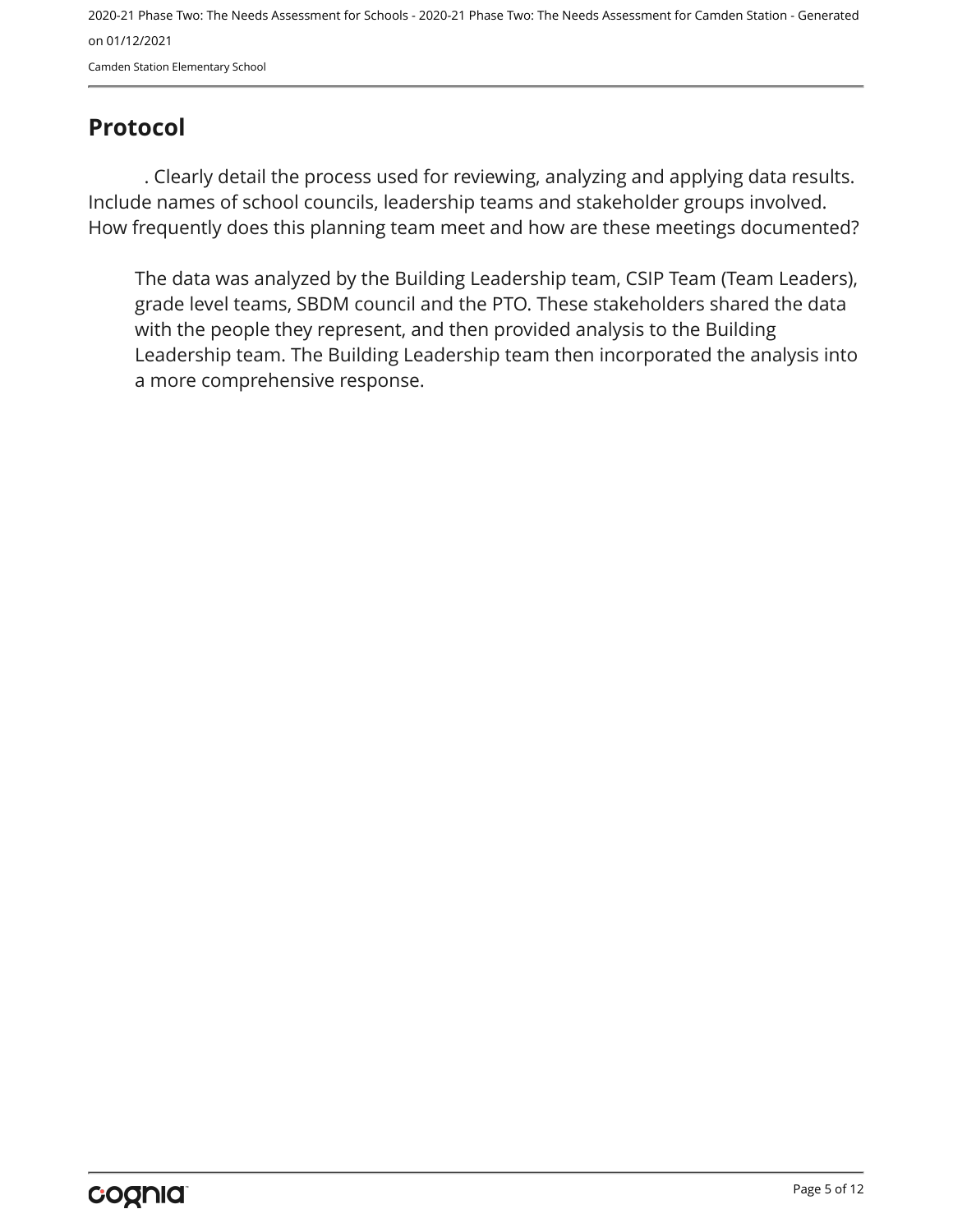## <span id="page-5-0"></span>**Current State**

. Plainly state the current condition using precise numbers and percentages as revealed by past, current and multiple sources of data. These should be based solely on data outcomes. Cite the source of data used.

#### **Example of Current Academic State:**

-Thirty-four percent (34%) of students in the achievement gap scored proficient on KPREP Reading.

-From 2018 to 2020, the school saw an 11% increase in novice scores in reading among students in the achievement gap.

-Fifty-four percent (54%) of our students scored proficient in math compared to the state average of 57%.

#### **Example of Non-Academic Current State:**

-Teacher Attendance: Teacher attendance rate was 84% for the 2019-20 school year – a decrease from 92% in 2017-18.

-The number of behavior referrals increased from 204 in 2018-19 to 288 in 2019-20. -Survey results and perception data indicated 62% of the school's teachers received adequate professional development.

• On 2018-19 KPREP, We've received a 4 star rating (Overall Accountability Score of 73.3) on KPREP. • On 2018-19 KPREP, Reading proficiency for all students has increased from 63.6 to 69.7 on KPREP. • On 2018-19 KPREP, The percentage of novice in reading has gone down 12.3%-11.2% on KPREP. • On 2018-19 KPREP, Achievement gap for students from poverty in reading has gone down from 35.2-20.1 on KPREP. • On 2018-19 KPREP, Math proficiency for all students has increased from 61.3 to 63.3 on KPREP. • On 2018-19 KPREP, The percentage of novice in math has gone down 11.5%-10.9% on KPREP. • On 2018-19 KPREP, Social Studies proficiency for all students has increased from 57.5-60.7 on KPREP. • On 2018-19 KPREP, Writing proficiency for all students has increased from 39.1-52.3 on KPREP. • On 2018-19 KPREP, Decrease in science proficiency (43.3 in 18-19 from 57.6 in 17-18) on KPREP. Grade Level Percent of Students Falling in Average-High Range (41%ile-80%ile) on Fall 2020 MAP K Math: 90% Reading: 94% 1 Math: 73% Reading: 67% 2 Math: 70% Reading: 71% 3 Math: 62% Reading: 70% 4 Math: 54% Reading: 79% 5 Math: 74% Reading: 83% OVERALL: Math: 70.5% Reading: 77.3% • Students With Disabilities: o On 2018-19 KPREP, Growing Achievement Gap in Reading (GAP 39.4% from 18.8 in 17-18) on KPREP. o On 2018-19 KPREP, Growing Achievement Gap in Math (GAP 35.4% from 22.6 in 17-18) on KPREP. o On 2018-19 KPREP,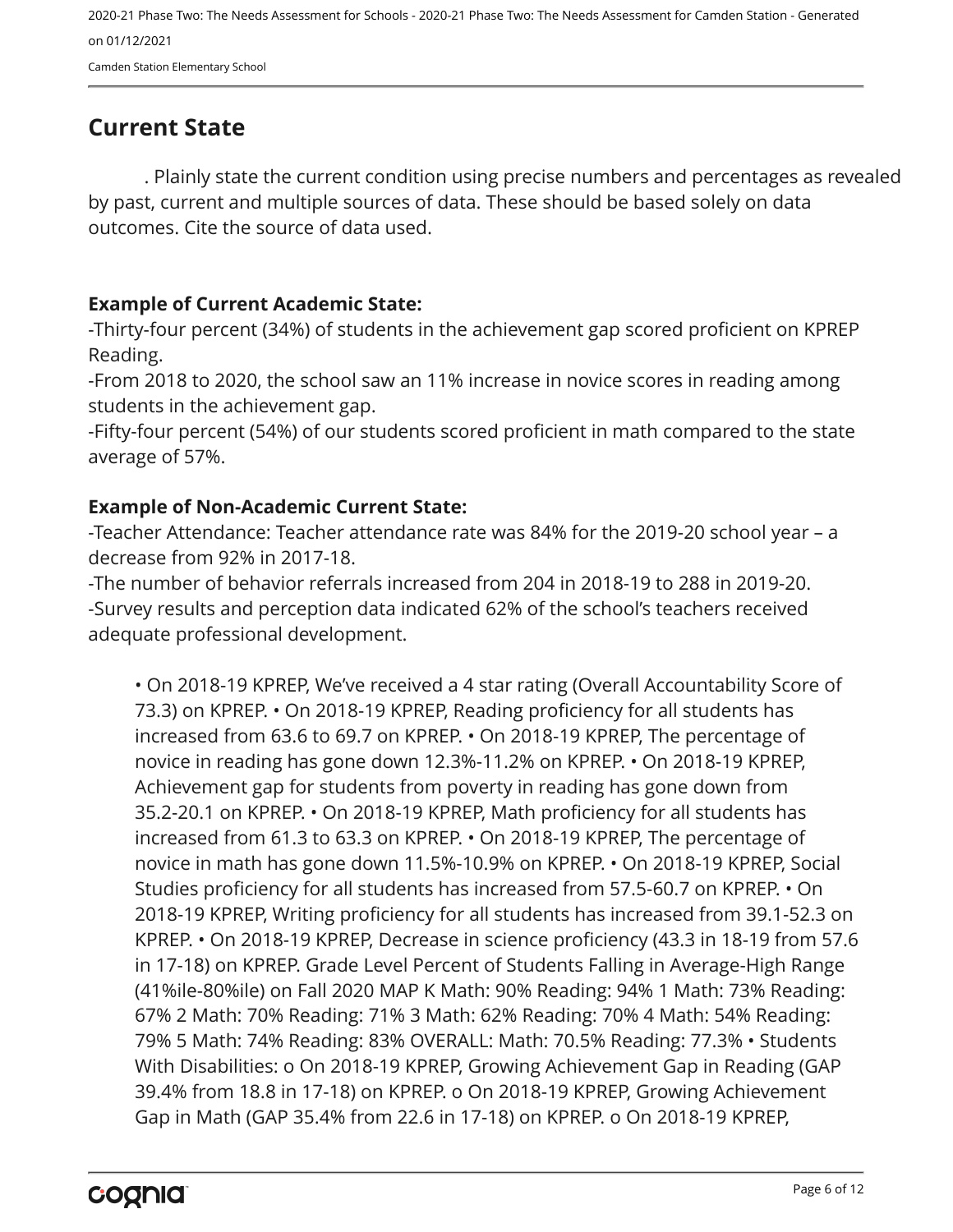Camden Station Elementary School

Growing Achievement Gap in Social Studies (GAP 30.9% from 23.6 in 17-18) on KPREP. o On 2018-19 KPREP, Mild Gain in Achievement Gap in Writing (GAP 40.1% from 44.4 in 17-18) on KPREP. • Students from Poverty: o On 2018-19 KPREP, Growing Achievement Gap in Math (GAP 35.2% from 28 in 17-18) on KPREP. o On 2018-19 KPREP, Growing Achievement Gap in Social Studies (GAP 33% from 31.9 in 17-18) on KPREP. o On 2018-19 KPREP, Growing Achievement Gap in Writing (GAP 39% from 26.5 in 17-18) on KPREP. o On 2018-19 KPREP, Growing Achievement Gap in Science (GAP 36.4% from 18.6 in 17-18) on KPREP.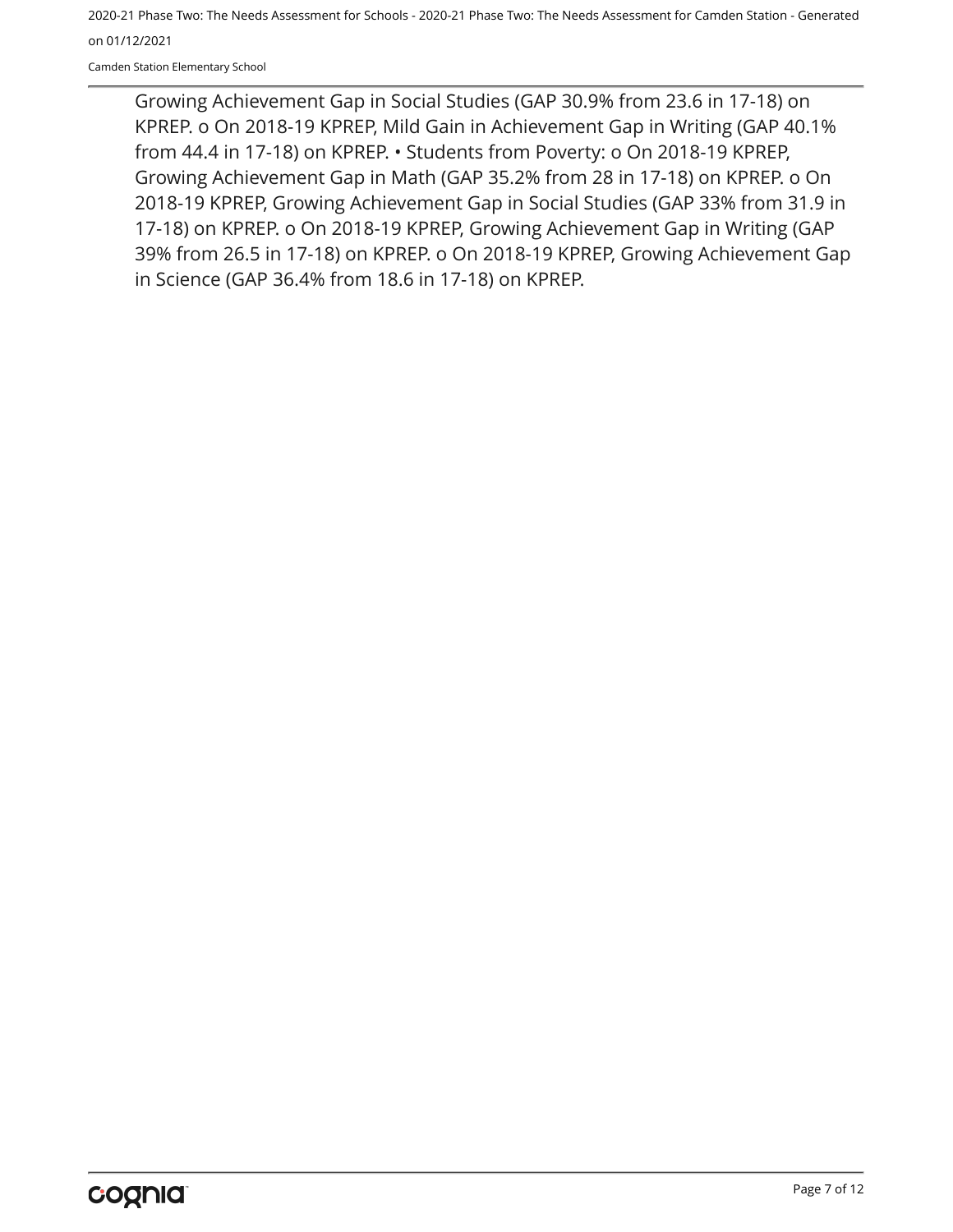## <span id="page-7-0"></span>**Priorities/Concerns**

. Clearly and concisely identify areas of weakness using precise numbers and percentages.

**NOTE:** These priorities will be thoroughly addressed in the Comprehensive School Improvement Plan (CSIP) diagnostic and template.

**Example:** Sixty-eight (68%) of students in the achievement gap scored below proficiency on the KPREP test in reading as opposed to just 12% of non-gap learners.

• On 2018-19 KPREP, Decrease in science proficiency (43.3 in 18-19 from 57.6 in 17-18) • On 2018-19 KPREP, Students With Disabilities: o Growing Achievement Gap in Reading (GAP 39.4% from 18.8 in 17-18) o Growing Achievement Gap in Math (GAP 35.4% from 22.6 in 17-18) o Growing Achievement Gap in Social Studies (GAP 30.9% from 23.6 in 17-18) o Mild Gain in Achievement Gap in Writing (GAP 40.1% from 44.4 in 17-18) • On 2018-19 KPREP, Students from Poverty: o Growing Achievement Gap in Math (GAP 35.2% from 28 in 17-18) o Growing Achievement Gap in Social Studies (GAP 33% from 31.9 in 17-18) o Growing Achievement Gap in Writing (GAP 39% from 26.5 in 17-18) o Growing Achievement Gap in Science (GAP 36.4% from 18.6 in 17-18)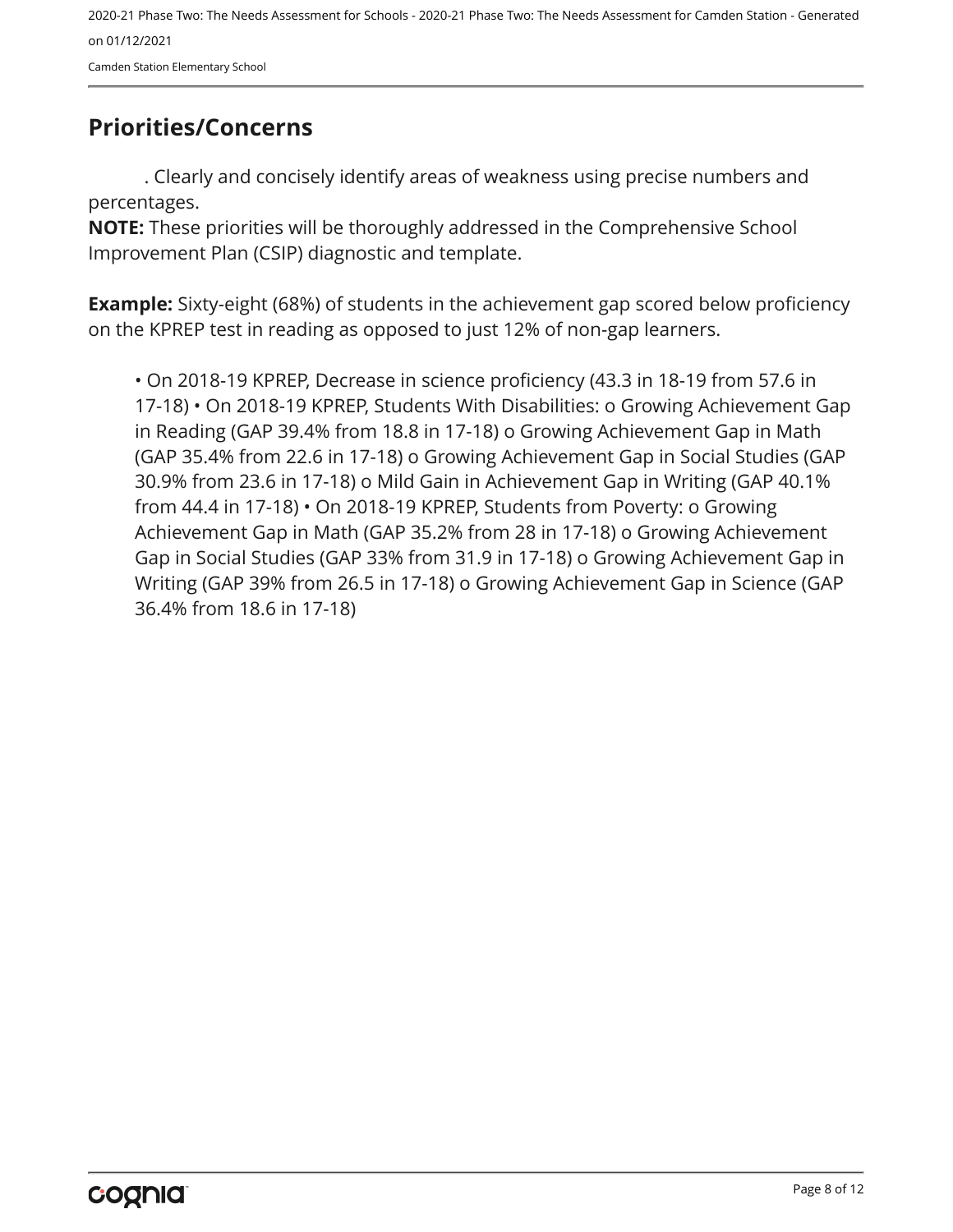## <span id="page-8-0"></span>**Trends**

. Analyzing data trends from the previous two academic years, which academic, cultural and behavioral measures remain significant areas for improvement?

Based on 18-19 KPREP Data: • Reading and Math NAPD data steadily increasing over last few years. • Reading growth consistently going up since 16-17. • Novice decreasing in reading on KPREP. • Novice decreasing in math on KPREP. • Increased percentage of free/reduced lunch students in attendance. • Most concerning GAP populations are students from poverty, students that qualify for EL services and students with disabilities (increasing). Based on Fall 2020 MAP Data: -Increase in novice percentage for almost all grades in both reading and math -Similar trends in 18-19 KPREP data as in MAP (4th grade reading only exception) for proficiency -Percentage of identified Distinguished students decreasing for 4th grade -Similar trends in 18-19 KPREP data as in MAP for distinguished identification -Percentage of identified Proficient/Distinguished students decreasing for 4th grade reading -The percentage of PD this year is lower than our 3 year average for most grades in reading % of PD is lower this year on MAP as compared to KPREP 2018-19.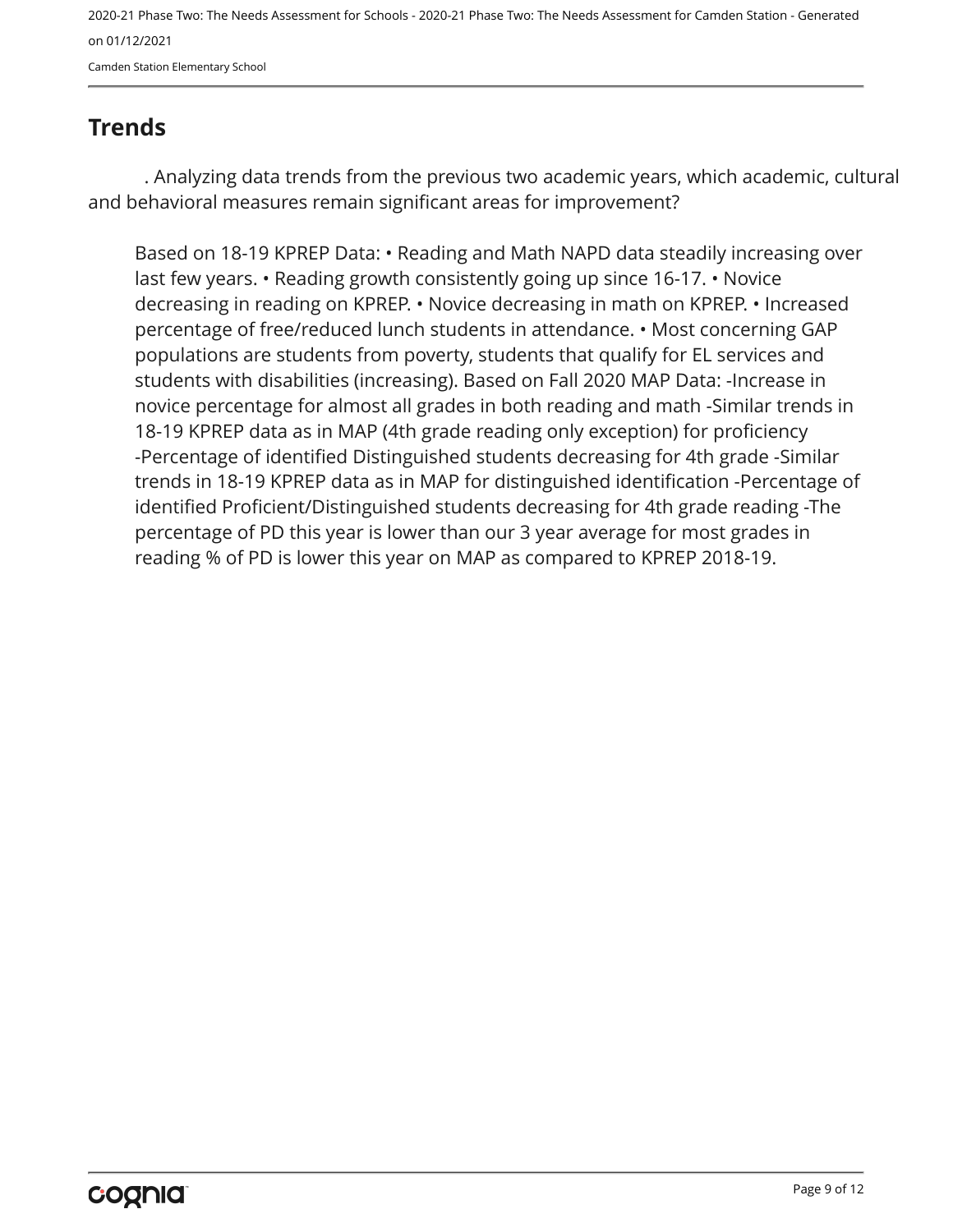2020-21 Phase Two: The Needs Assessment for Schools - 2020-21 Phase Two: The Needs Assessment for Camden Station - Generated on 01/12/2021 Camden Station Elementary School

## <span id="page-9-0"></span>**Potential Source of Problem**

. Which processes, practices or conditions will the school focus its resources and efforts upon in order to produce the desired changes? Note that all processes, practices and conditions can be linked to the six Key Core Work Processes outlined below:

[KCWP 1: Design and Deploy Standards](https://education.ky.gov/school/csip/Documents/KCWP 1 Strategic Design and Deploy Standards.pdf) [KCWP 2: Design and Deliver Instruction](https://education.ky.gov/school/csip/Documents/KCWP%202%20Strategic%20Design%20and%20Deliver%20Instruction.pdf) [KCWP 3: Design and Deliver Assessment Literacy](https://education.ky.gov/school/csip/Documents/KCWP%203%20Strategic%20Design%20and%20Deliver%20Assessment%20Literacy.pdf) [KCWP 4: Review, Analyze and Apply Data](https://education.ky.gov/school/csip/Documents/KCWP 4 Strategic Review Analyze and Apply Data.pdf) [KCWP 5: Design, Align and Deliver Support](https://education.ky.gov/school/csip/Documents/KCWP 5 Strategic Design Align Deliver Support Processes.pdf) [KCWP 6: Establishing Learning Culture and Environment](https://education.ky.gov/school/csip/Documents/KCWP 6 Strategic Establish Learning Culture and Environment.pdf)

Design and Deliver Assessment Literacy: • School must ensure we have a balanced assessment system • Teachers and staff must ensure that we are keeping stakeholders informed of assessment results • Teachers and staff must ensure assessments are valid and in congruence with standards • Teachers must ensure they are providing timely and specific feedback to students. • The grading system must communicate student learning • Students should have opportunities to communicate their learning and track their progress through goal setting. Review, analyze and apply data results: • Teachers must ensure that assessments in both reading and math are of high quality and aligned to the rigor of the standards. • The school must have systems in place to ensure that student data in both reading and math is collected, analyzed, and being used to drive classroom instruction. • The teachers must use data in reading and math to determine students' needs (e.g., movement through the tiers of intervention, grouping/regrouping, teacher placement, scheduling) • Students should have opportunities to communicate their learning and track their progress through goal setting.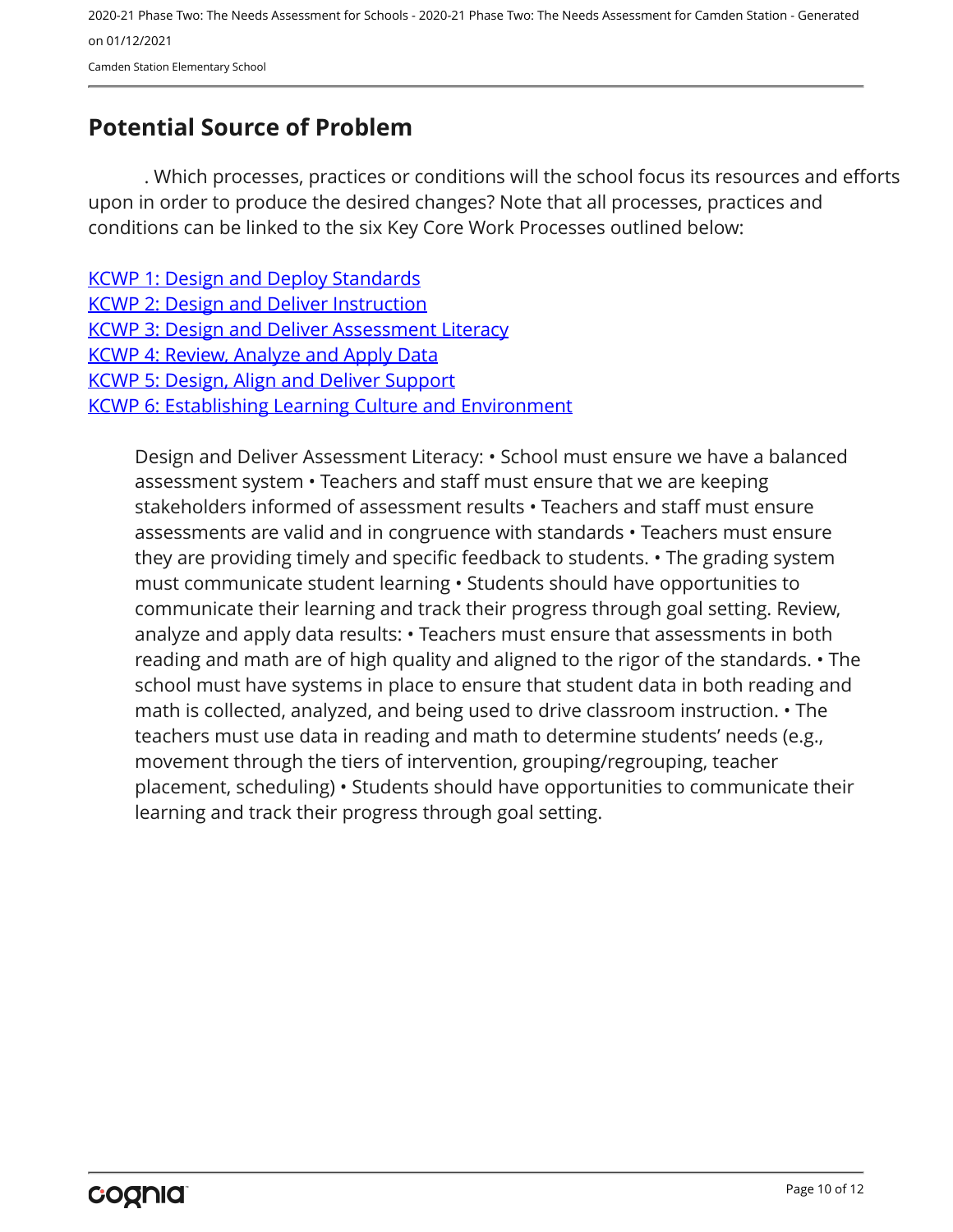### <span id="page-10-0"></span>**Strengths/Leverages**

. Plainly state, using precise numbers and percentages revealed by current data, the strengths and leverages of the school.

**Example**: Graduation rate has increased from 67% the last five years to its current rate of 98%.

• Camden continues to score higher than the state in most subject areas • In 2018-19, Reading: 86.5% P/D (Camden) vs. 71.9% P/D (State) • In 2018-19, Math: 82.7% P/D (Camden) vs. 69% P/D (State) • In 2018-19, Social Studies: 79.2% P/D (Camden) vs. 72.4% P/D (State) • In 2018-19, Science: 67.5% P/D (Camden) vs. 58.4% P/D (State) • In 2018-19, Writing: 71.5% P/D (Camden) vs. 62.4% P/D (State) • We have a cohesive staff that feels trusted to make sound instructional decisions (93.6% strongly agree/agree). They feel that Camden is a great place to work and learn (93.6% strongly agree/agree) as revealed by TELL-like results in 2019.